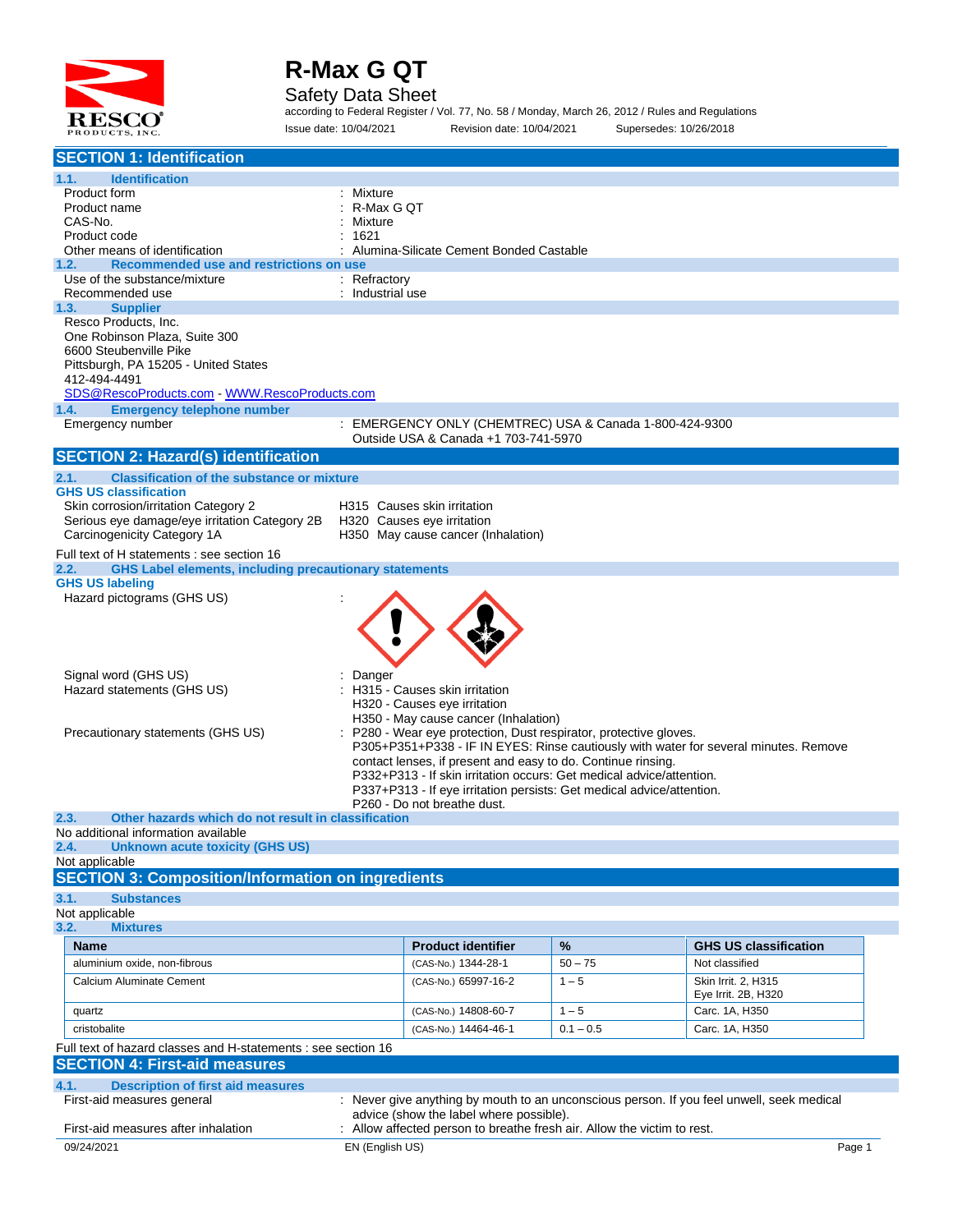Safety Data Sheet

| First-aid measures after skin contact<br>First-aid measures after eye contact                                 | Wash with plenty of soap and water. Wash contaminated clothing before reuse.<br>: IF IN EYES: Rinse cautiously with water for several minutes. Remove contact lenses, if present<br>and easy to do. Continue rinsing. |
|---------------------------------------------------------------------------------------------------------------|-----------------------------------------------------------------------------------------------------------------------------------------------------------------------------------------------------------------------|
| First-aid measures after ingestion                                                                            | : Rinse mouth. Do NOT induce vomiting. Obtain emergency medical attention.                                                                                                                                            |
| Most important symptoms and effects (acute and delayed)<br>4.2.                                               |                                                                                                                                                                                                                       |
| Potential Adverse human health effects and<br>symptoms                                                        | : Based on available data, the classification criteria are not met.                                                                                                                                                   |
| Symptoms/effects after inhalation                                                                             | May cause cancer by inhalation. Danger of serious damage to health by prolonged exposure<br>through inhalation.                                                                                                       |
| Symptoms/effects after skin contact                                                                           | Causes skin irritation.                                                                                                                                                                                               |
| Symptoms/effects after eye contact<br>Immediate medical attention and special treatment, if necessary<br>4.3. | Causes eye irritation.                                                                                                                                                                                                |
| No additional information available                                                                           |                                                                                                                                                                                                                       |
| <b>SECTION 5: Fire-fighting measures</b>                                                                      |                                                                                                                                                                                                                       |
| Suitable (and unsuitable) extinguishing media<br>5.1.                                                         |                                                                                                                                                                                                                       |
| Suitable extinguishing media                                                                                  | : Use extinguishing media appropriate for surrounding fire.                                                                                                                                                           |
| Unsuitable extinguishing media                                                                                | : In case of fire, all extinguishing media allowed.                                                                                                                                                                   |
| Specific hazards arising from the chemical<br>5.2.                                                            |                                                                                                                                                                                                                       |
| Fire hazard<br>5.3.                                                                                           | : Not flammable.                                                                                                                                                                                                      |
| Special protective equipment and precautions for fire-fighters<br>Firefighting instructions                   | : Exercise caution when fighting any chemical fire. Prevent fire-fighting water from entering<br>environment.                                                                                                         |
| Protection during firefighting                                                                                | : Do not enter fire area without proper protective equipment, including respiratory protection.                                                                                                                       |
| <b>SECTION 6: Accidental release measures</b>                                                                 |                                                                                                                                                                                                                       |
| Personal precautions, protective equipment and emergency procedures<br>6.1.                                   |                                                                                                                                                                                                                       |
| 6.1.1.<br>For non-emergency personnel                                                                         |                                                                                                                                                                                                                       |
| <b>Emergency procedures</b>                                                                                   | Do not breathe dust.                                                                                                                                                                                                  |
| 6.1.2.<br>For emergency responders<br>Protective equipment                                                    | Equip cleanup crew with proper protection.                                                                                                                                                                            |
| <b>Emergency procedures</b>                                                                                   | : Ventilate area.                                                                                                                                                                                                     |
| 6.2.<br><b>Environmental precautions</b>                                                                      |                                                                                                                                                                                                                       |
| Prevent entry to sewers and public waters.                                                                    |                                                                                                                                                                                                                       |
| Methods and material for containment and cleaning up<br>6.3.<br>Methods for cleaning up                       | : On land, sweep or shovel into suitable containers. Minimize generation of dust.                                                                                                                                     |
| <b>Reference to other sections</b><br>6.4.                                                                    |                                                                                                                                                                                                                       |
|                                                                                                               |                                                                                                                                                                                                                       |
| See Heading 8. Exposure controls and personal protection.                                                     |                                                                                                                                                                                                                       |
| <b>SECTION 7: Handling and storage</b>                                                                        |                                                                                                                                                                                                                       |
| <b>Precautions for safe handling</b><br>7.1.                                                                  |                                                                                                                                                                                                                       |
| Precautions for safe handling                                                                                 | : Do not handle until all safety precautions have been read and understood. Avoid raising dust.                                                                                                                       |
|                                                                                                               | Avoid contact with skin and eyes. Do not breathe dust.                                                                                                                                                                |
| Hygiene measures                                                                                              | : Wash hands and other exposed areas with mild soap and water before eating, drinking or                                                                                                                              |
| 7.2.                                                                                                          | smoking and when leaving work.                                                                                                                                                                                        |
| Conditions for safe storage, including any incompatibilities<br>Storage conditions                            | : Store this product in a dry location where it can be protected from the elements.                                                                                                                                   |
| Incompatible products                                                                                         | : Strong bases. Strong acids.                                                                                                                                                                                         |
| <b>SECTION 8: Exposure controls/personal protection</b>                                                       |                                                                                                                                                                                                                       |
| 8.1.<br><b>Control parameters</b>                                                                             |                                                                                                                                                                                                                       |
| R-Max G QT (Mixture)                                                                                          |                                                                                                                                                                                                                       |
| No additional information available                                                                           |                                                                                                                                                                                                                       |
|                                                                                                               |                                                                                                                                                                                                                       |
| Calcium Aluminate Cement (65997-16-2)                                                                         |                                                                                                                                                                                                                       |
| No additional information available                                                                           |                                                                                                                                                                                                                       |
| cristobalite (14464-46-1)                                                                                     |                                                                                                                                                                                                                       |
| <b>USA - ACGIH - Occupational Exposure Limits</b>                                                             |                                                                                                                                                                                                                       |
| ACGIH TWA (mg/m <sup>3</sup> )                                                                                | 0.025 mg/m <sup>3</sup> respirable dust                                                                                                                                                                               |
| USA - OSHA - Occupational Exposure Limits                                                                     |                                                                                                                                                                                                                       |
| OSHA PEL (TWA) (mg/m <sup>3</sup> )                                                                           | $0.05$ mg/m <sup>3</sup> respirable dust                                                                                                                                                                              |
| aluminium oxide, non-fibrous (1344-28-1)                                                                      |                                                                                                                                                                                                                       |
| <b>USA - ACGIH - Occupational Exposure Limits</b>                                                             |                                                                                                                                                                                                                       |
| ACGIH TWA (mg/m <sup>3</sup> )                                                                                | 1 mg/m <sup>3</sup> respirable dust                                                                                                                                                                                   |
| quartz (14808-60-7)                                                                                           |                                                                                                                                                                                                                       |
|                                                                                                               |                                                                                                                                                                                                                       |
| <b>USA - ACGIH - Occupational Exposure Limits</b>                                                             |                                                                                                                                                                                                                       |
| ACGIH TWA (mg/m <sup>3</sup> )                                                                                | 0.025 mg/m <sup>3</sup> (Silica-Crystalline Quartz; USA; Time-weighted average exposure limit 8<br>h; TLV - Adopted Value; Respirable fraction)                                                                       |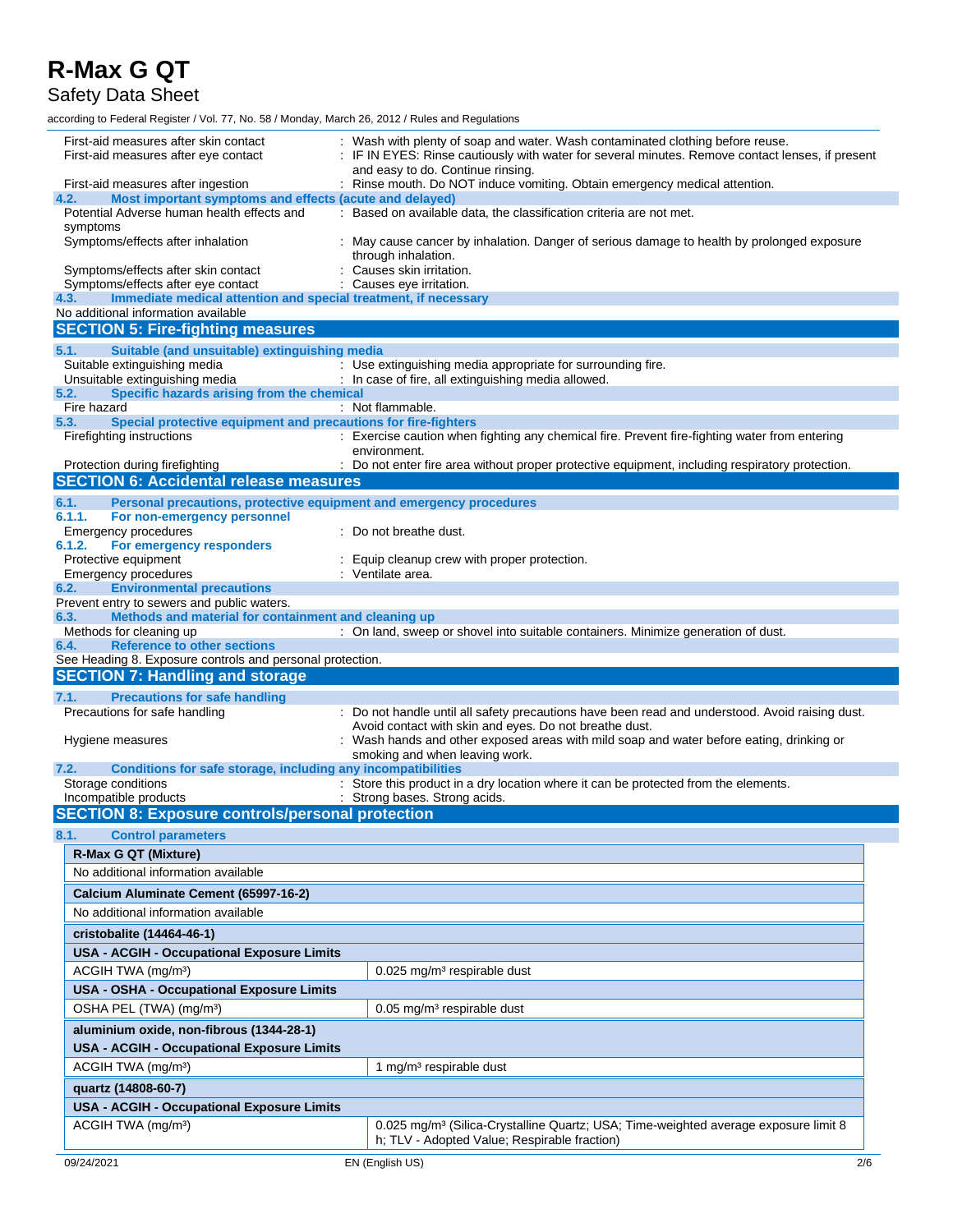#### Safety Data Sheet

|                                     | <b>USA - OSHA - Occupational Exposure Limits</b>                                                 |                                                                 |  |  |  |
|-------------------------------------|--------------------------------------------------------------------------------------------------|-----------------------------------------------------------------|--|--|--|
|                                     | Local name                                                                                       | Silica, crystalline quartz, respirable dust                     |  |  |  |
| OSHA PEL (TWA) (mg/m <sup>3</sup> ) |                                                                                                  | 0.05 mg/m <sup>3</sup> respirable dust                          |  |  |  |
|                                     | Remark (OSHA)                                                                                    | (3) See Table Z-3.                                              |  |  |  |
| 8.2.                                | <b>Appropriate engineering controls</b>                                                          |                                                                 |  |  |  |
| 8.3.                                | Appropriate engineering controls<br>Individual protection measures/Personal protective equipment | : Provide adequate ventilation to minimize dust concentrations. |  |  |  |
|                                     | Personal protective equipment:<br>Avoid all unnecessary exposure.                                |                                                                 |  |  |  |
|                                     | Hand protection:                                                                                 |                                                                 |  |  |  |
|                                     | Wear protective gloves.                                                                          |                                                                 |  |  |  |
|                                     | Eye protection:                                                                                  |                                                                 |  |  |  |
|                                     | Chemical goggles or safety glasses<br>Skin and body protection:                                  |                                                                 |  |  |  |
|                                     | Wear suitable protective clothing                                                                |                                                                 |  |  |  |
|                                     | <b>Respiratory protection:</b>                                                                   |                                                                 |  |  |  |
|                                     | Wear appropriate mask<br>Other information:                                                      |                                                                 |  |  |  |
|                                     | Do not eat, drink or smoke during use.                                                           |                                                                 |  |  |  |
|                                     | <b>SECTION 9: Physical and chemical properties</b>                                               |                                                                 |  |  |  |
| 9.1.                                | Information on basic physical and chemical properties                                            |                                                                 |  |  |  |
|                                     | Physical state                                                                                   | : Solid                                                         |  |  |  |
|                                     | Appearance                                                                                       | : Granular mixture.                                             |  |  |  |
|                                     | Color                                                                                            | Light gray                                                      |  |  |  |
|                                     | Odor                                                                                             | $:$ earthy                                                      |  |  |  |
|                                     | Odor threshold                                                                                   | Not applicable                                                  |  |  |  |
| рH                                  |                                                                                                  | : No data available                                             |  |  |  |
|                                     | Melting point                                                                                    | : > 2000 °F                                                     |  |  |  |
|                                     | Freezing point                                                                                   | Not applicable                                                  |  |  |  |
|                                     | Boiling point<br>Critical temperature                                                            | Not applicable<br>Not applicable                                |  |  |  |
|                                     | Flash point                                                                                      | Not applicable                                                  |  |  |  |
|                                     | Relative evaporation rate (butyl acetate=1)                                                      | Not applicable                                                  |  |  |  |
|                                     | Relative evaporation rate (ether=1)<br>Flammability (solid, gas)                                 | Not applicable<br>Non flammable.                                |  |  |  |
|                                     | Vapor pressure                                                                                   | No data available                                               |  |  |  |
|                                     | Vapor pressure at 50 °C<br>Relative vapor density at 20 °C                                       | Not Applicable<br>No data available                             |  |  |  |
|                                     | Relative density                                                                                 | $\approx 2.4$                                                   |  |  |  |
|                                     | Solubility                                                                                       | : Slightly soluble.                                             |  |  |  |
|                                     | Partition coefficient n-octanol/water (Log Pow)                                                  | No data available                                               |  |  |  |
|                                     | Auto-ignition temperature                                                                        | Not applicable                                                  |  |  |  |
|                                     | Decomposition temperature                                                                        | No data available                                               |  |  |  |
|                                     | Viscosity, kinematic<br>Viscosity, dynamic                                                       | No data available<br>No data available                          |  |  |  |
|                                     | <b>Explosion limits</b>                                                                          | Not applicable                                                  |  |  |  |
|                                     | Explosive properties                                                                             | No data available                                               |  |  |  |
|                                     | Oxidizing properties                                                                             | : No data available                                             |  |  |  |
| 9.2.                                | <b>Other information</b>                                                                         |                                                                 |  |  |  |
|                                     | No additional information available<br><b>SECTION 10: Stability and reactivity</b>               |                                                                 |  |  |  |
| 10.1.                               | <b>Reactivity</b>                                                                                |                                                                 |  |  |  |
| 10.2.                               | Hydraulic setting.<br><b>Chemical stability</b>                                                  |                                                                 |  |  |  |
|                                     | Stable under normal conditions of use.                                                           |                                                                 |  |  |  |
| 10.3.                               | <b>Possibility of hazardous reactions</b>                                                        |                                                                 |  |  |  |
| 10.4.                               | Not established.<br><b>Conditions to avoid</b>                                                   |                                                                 |  |  |  |
|                                     | Avoid dust formation.                                                                            |                                                                 |  |  |  |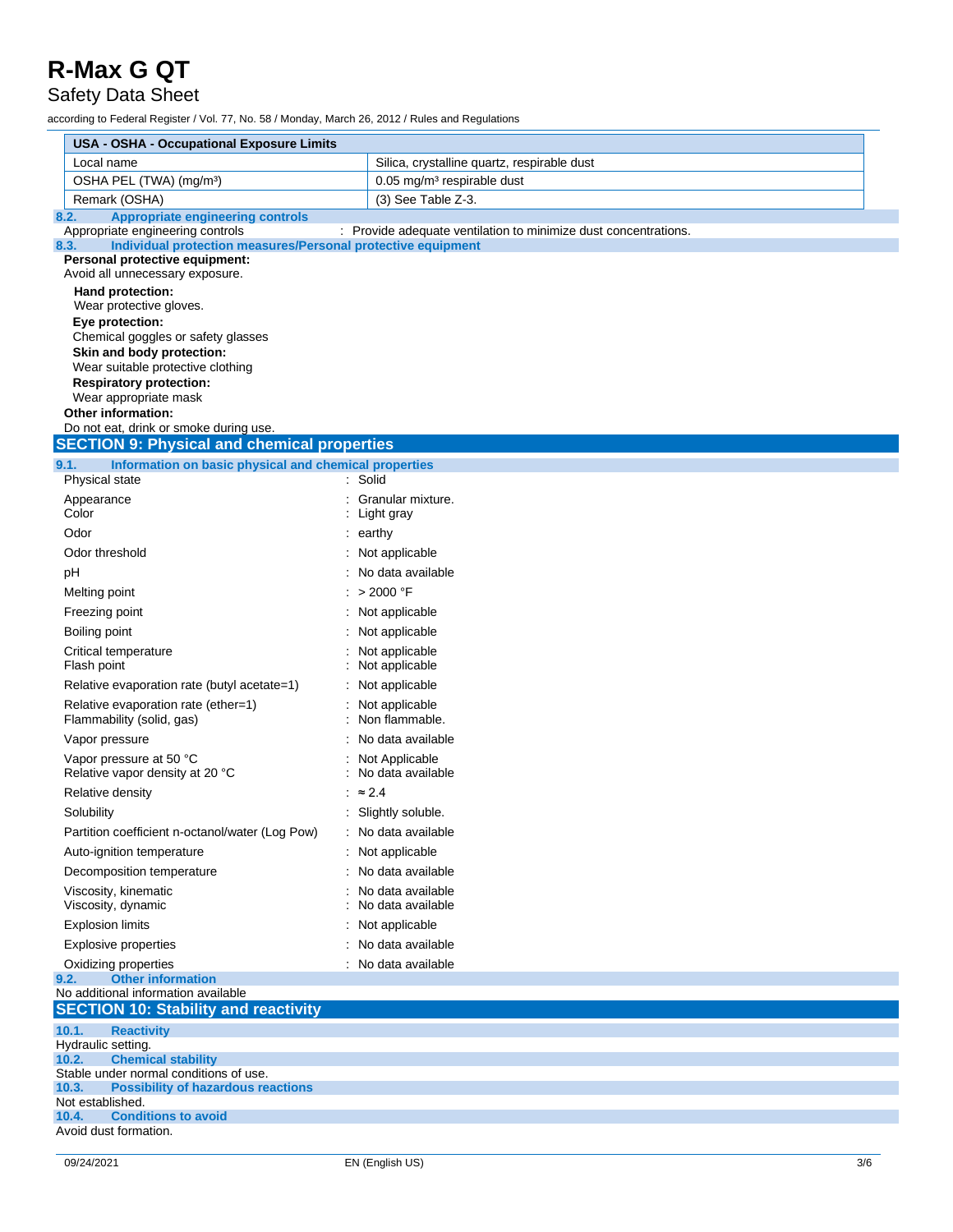#### Safety Data Sheet

| 10.5.<br><b>Incompatible materials</b>                                                  |                                                                                                                 |
|-----------------------------------------------------------------------------------------|-----------------------------------------------------------------------------------------------------------------|
| Strong acids. Strong bases.                                                             |                                                                                                                 |
| <b>Hazardous decomposition products</b><br>10.6.<br>No additional information available |                                                                                                                 |
| <b>SECTION 11: Toxicological information</b>                                            |                                                                                                                 |
| Information on toxicological effects<br>11.1.                                           |                                                                                                                 |
| Acute toxicity (oral)                                                                   | Not classified                                                                                                  |
| Acute toxicity (dermal)                                                                 | Not classified                                                                                                  |
| Acute toxicity (inhalation)                                                             | Not classified                                                                                                  |
| aluminium oxide, non-fibrous (1344-28-1)                                                |                                                                                                                 |
| LD50 oral rat                                                                           | > 15900 mg/kg body weight (Equivalent or similar to OECD 401, Rat, Male / female,<br>Experimental value, Oral)  |
| LC50 Inhalation - Rat                                                                   | 7.6 mg/l air (Equivalent or similar to OECD 403, 1 h, Rat, Male, Experimental value, Inhalation<br>(aerosol))   |
| Skin corrosion/irritation                                                               | Causes skin irritation.                                                                                         |
| Serious eye damage/irritation                                                           | Causes eye irritation.                                                                                          |
| Respiratory or skin sensitization<br>Germ cell mutagenicity                             | Not classified<br>Not classified                                                                                |
| Carcinogenicity                                                                         | May cause cancer (Inhalation).                                                                                  |
| quartz (14808-60-7)                                                                     |                                                                                                                 |
| IARC group                                                                              | 1 - Carcinogenic to humans                                                                                      |
| Reproductive toxicity                                                                   | : Not classified                                                                                                |
| STOT-single exposure                                                                    | Not classified                                                                                                  |
| STOT-repeated exposure                                                                  | Not classified                                                                                                  |
| Aspiration hazard<br>Viscosity, kinematic                                               | Not classified<br>No data available                                                                             |
| Potential Adverse human health effects and                                              | Based on available data, the classification criteria are not met.                                               |
| symptoms                                                                                |                                                                                                                 |
| Symptoms/effects after inhalation                                                       | May cause cancer by inhalation. Danger of serious damage to health by prolonged exposure<br>through inhalation. |
| Symptoms/effects after skin contact                                                     | Causes skin irritation.                                                                                         |
| Symptoms/effects after eye contact<br><b>SECTION 12: Ecological information</b>         | : Causes eye irritation.                                                                                        |
|                                                                                         |                                                                                                                 |
|                                                                                         |                                                                                                                 |
| 12.1.<br><b>Toxicity</b>                                                                |                                                                                                                 |
| No additional information available                                                     |                                                                                                                 |
| <b>Persistence and degradability</b><br>R-Max G QT (Mixture)                            |                                                                                                                 |
| Persistence and degradability                                                           | Not established.                                                                                                |
|                                                                                         |                                                                                                                 |
| cristobalite (14464-46-1)                                                               |                                                                                                                 |
| Persistence and degradability                                                           | Mineral. Not applicable.                                                                                        |
| Chemical oxygen demand (COD)                                                            | Not applicable                                                                                                  |
| <b>ThOD</b>                                                                             | Not applicable                                                                                                  |
| BOD (% of ThOD)                                                                         | Not applicable                                                                                                  |
| aluminium oxide, non-fibrous (1344-28-1)                                                |                                                                                                                 |
| Persistence and degradability                                                           | Not applicable.                                                                                                 |
| Chemical oxygen demand (COD)                                                            | Not applicable                                                                                                  |
| ThOD                                                                                    | Not applicable                                                                                                  |
| quartz (14808-60-7)                                                                     |                                                                                                                 |
| Persistence and degradability                                                           | Not applicable.                                                                                                 |
| Biochemical oxygen demand (BOD)                                                         | Not applicable                                                                                                  |
| Chemical oxygen demand (COD)                                                            | Not applicable                                                                                                  |
| ThOD                                                                                    | Not applicable                                                                                                  |
|                                                                                         |                                                                                                                 |
| <b>Bioaccumulative potential</b><br>R-Max G QT (Mixture)                                |                                                                                                                 |
| Bioaccumulative potential                                                               | Not established.                                                                                                |
|                                                                                         |                                                                                                                 |
| cristobalite (14464-46-1)                                                               |                                                                                                                 |
| 12.2.<br>12.3.<br>Bioaccumulative potential                                             | No data available.                                                                                              |
| aluminium oxide, non-fibrous (1344-28-1)<br>Bioaccumulative potential                   | No data available.                                                                                              |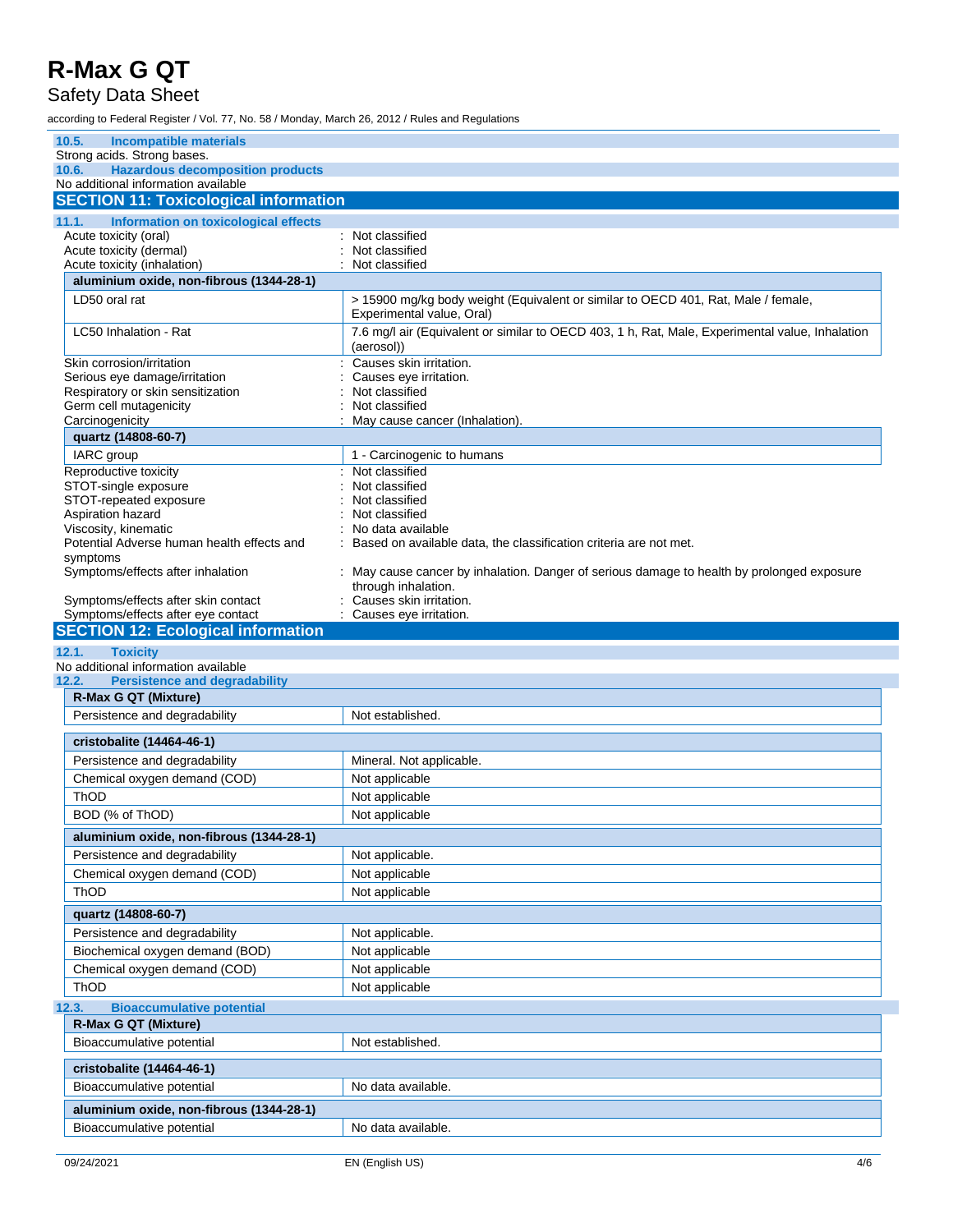#### Safety Data Sheet

|                                                              | quartz (14808-60-7)                                                                                                                                                                                                                                                                                                          |                                                                      |                                                                              |                    |                                                                                   |                                                                                                                                                             |                                        |
|--------------------------------------------------------------|------------------------------------------------------------------------------------------------------------------------------------------------------------------------------------------------------------------------------------------------------------------------------------------------------------------------------|----------------------------------------------------------------------|------------------------------------------------------------------------------|--------------------|-----------------------------------------------------------------------------------|-------------------------------------------------------------------------------------------------------------------------------------------------------------|----------------------------------------|
|                                                              |                                                                                                                                                                                                                                                                                                                              |                                                                      |                                                                              |                    |                                                                                   |                                                                                                                                                             |                                        |
|                                                              | Bioaccumulative potential                                                                                                                                                                                                                                                                                                    |                                                                      |                                                                              | No data available. |                                                                                   |                                                                                                                                                             |                                        |
|                                                              | <b>Mobility in soil</b><br>12.4.                                                                                                                                                                                                                                                                                             |                                                                      |                                                                              |                    |                                                                                   |                                                                                                                                                             |                                        |
|                                                              | cristobalite (14464-46-1)                                                                                                                                                                                                                                                                                                    |                                                                      |                                                                              |                    |                                                                                   |                                                                                                                                                             |                                        |
|                                                              | Ecology - soil                                                                                                                                                                                                                                                                                                               |                                                                      |                                                                              | No data available. |                                                                                   |                                                                                                                                                             |                                        |
|                                                              |                                                                                                                                                                                                                                                                                                                              | aluminium oxide, non-fibrous (1344-28-1)                             |                                                                              |                    |                                                                                   |                                                                                                                                                             |                                        |
|                                                              | Ecology - soil                                                                                                                                                                                                                                                                                                               |                                                                      |                                                                              | No data available. |                                                                                   |                                                                                                                                                             |                                        |
| 12.5.                                                        |                                                                                                                                                                                                                                                                                                                              | <b>Other adverse effects</b>                                         |                                                                              |                    |                                                                                   |                                                                                                                                                             |                                        |
|                                                              | Effect on the global warming                                                                                                                                                                                                                                                                                                 |                                                                      |                                                                              | None known         |                                                                                   |                                                                                                                                                             |                                        |
|                                                              |                                                                                                                                                                                                                                                                                                                              | <b>SECTION 13: Disposal considerations</b>                           |                                                                              |                    |                                                                                   |                                                                                                                                                             |                                        |
| 13.1.                                                        | <b>Disposal methods</b>                                                                                                                                                                                                                                                                                                      |                                                                      |                                                                              |                    |                                                                                   |                                                                                                                                                             |                                        |
|                                                              | Ecology - waste materials                                                                                                                                                                                                                                                                                                    | Product/Packaging disposal recommendations                           |                                                                              |                    | : Avoid release to the environment.                                               | : Dispose in a safe manner in accordance with local/national regulations.                                                                                   |                                        |
|                                                              |                                                                                                                                                                                                                                                                                                                              | <b>SECTION 14: Transport information</b>                             |                                                                              |                    |                                                                                   |                                                                                                                                                             |                                        |
|                                                              |                                                                                                                                                                                                                                                                                                                              | <b>Department of Transportation (DOT)</b>                            |                                                                              |                    |                                                                                   |                                                                                                                                                             |                                        |
|                                                              | In accordance with DOT                                                                                                                                                                                                                                                                                                       |                                                                      |                                                                              |                    |                                                                                   |                                                                                                                                                             |                                        |
|                                                              | Not regulated                                                                                                                                                                                                                                                                                                                |                                                                      |                                                                              |                    |                                                                                   |                                                                                                                                                             |                                        |
|                                                              |                                                                                                                                                                                                                                                                                                                              | <b>Transportation of Dangerous Goods</b>                             |                                                                              |                    |                                                                                   |                                                                                                                                                             |                                        |
|                                                              | Not regulated                                                                                                                                                                                                                                                                                                                |                                                                      |                                                                              |                    |                                                                                   |                                                                                                                                                             |                                        |
|                                                              | <b>Transport by sea</b>                                                                                                                                                                                                                                                                                                      |                                                                      |                                                                              |                    |                                                                                   |                                                                                                                                                             |                                        |
|                                                              | Not regulated                                                                                                                                                                                                                                                                                                                |                                                                      |                                                                              |                    |                                                                                   |                                                                                                                                                             |                                        |
|                                                              | <b>Air transport</b>                                                                                                                                                                                                                                                                                                         |                                                                      |                                                                              |                    |                                                                                   |                                                                                                                                                             |                                        |
|                                                              | Not regulated                                                                                                                                                                                                                                                                                                                |                                                                      |                                                                              |                    |                                                                                   |                                                                                                                                                             |                                        |
|                                                              |                                                                                                                                                                                                                                                                                                                              | <b>SECTION 15: Regulatory information</b>                            |                                                                              |                    |                                                                                   |                                                                                                                                                             |                                        |
|                                                              | 15.1. US Federal regulations                                                                                                                                                                                                                                                                                                 |                                                                      |                                                                              |                    |                                                                                   |                                                                                                                                                             |                                        |
|                                                              | <b>R-Max G QT (Mixture)</b>                                                                                                                                                                                                                                                                                                  |                                                                      |                                                                              |                    |                                                                                   |                                                                                                                                                             |                                        |
|                                                              | All components of this product are listed as Active, or excluded from listing, on the United States Environmental Protection Agency<br>Toxic Substances Control Act (TSCA) inventory                                                                                                                                         |                                                                      |                                                                              |                    |                                                                                   |                                                                                                                                                             |                                        |
|                                                              | aluminium oxide, non-fibrous (1344-28-1)                                                                                                                                                                                                                                                                                     |                                                                      |                                                                              |                    |                                                                                   |                                                                                                                                                             |                                        |
|                                                              | Not subject to reporting requirements of the United States SARA Section 313                                                                                                                                                                                                                                                  |                                                                      |                                                                              |                    |                                                                                   |                                                                                                                                                             |                                        |
|                                                              | Note: The section 313 chemical list contains "CAS # 1344-28-1 Aluminum Oxide (Fibrous forms)"; the Aluminum oxide<br>Note<br>contained in this product is non-fibrous, and thus is not a section 313 material. Only manufacturing, processing, or otherwise<br>use of aluminum oxide in the fibrous form triggers reporting. |                                                                      |                                                                              |                    |                                                                                   |                                                                                                                                                             |                                        |
|                                                              | 15.2. International regulations<br><b>CANADA</b>                                                                                                                                                                                                                                                                             |                                                                      |                                                                              |                    |                                                                                   |                                                                                                                                                             |                                        |
|                                                              |                                                                                                                                                                                                                                                                                                                              | Calcium Aluminate Cement (65997-16-2)                                |                                                                              |                    |                                                                                   |                                                                                                                                                             |                                        |
|                                                              | Listed on the Canadian DSL (Domestic Substances List)                                                                                                                                                                                                                                                                        |                                                                      |                                                                              |                    |                                                                                   |                                                                                                                                                             |                                        |
|                                                              | cristobalite (14464-46-1)                                                                                                                                                                                                                                                                                                    |                                                                      |                                                                              |                    |                                                                                   |                                                                                                                                                             |                                        |
|                                                              | Listed on the Canadian DSL (Domestic Substances List)                                                                                                                                                                                                                                                                        |                                                                      |                                                                              |                    |                                                                                   |                                                                                                                                                             |                                        |
|                                                              |                                                                                                                                                                                                                                                                                                                              |                                                                      |                                                                              |                    |                                                                                   |                                                                                                                                                             |                                        |
|                                                              | aluminium oxide, non-fibrous (1344-28-1)                                                                                                                                                                                                                                                                                     |                                                                      |                                                                              |                    |                                                                                   |                                                                                                                                                             |                                        |
|                                                              | Listed on the Canadian DSL (Domestic Substances List)<br><b>EU-Regulations</b>                                                                                                                                                                                                                                               |                                                                      |                                                                              |                    |                                                                                   |                                                                                                                                                             |                                        |
|                                                              | No additional information available                                                                                                                                                                                                                                                                                          |                                                                      |                                                                              |                    |                                                                                   |                                                                                                                                                             |                                        |
|                                                              | <b>National regulations</b>                                                                                                                                                                                                                                                                                                  |                                                                      |                                                                              |                    |                                                                                   |                                                                                                                                                             |                                        |
|                                                              | quartz (14808-60-7)                                                                                                                                                                                                                                                                                                          |                                                                      |                                                                              |                    |                                                                                   |                                                                                                                                                             |                                        |
| Listed on IARC (International Agency for Research on Cancer) |                                                                                                                                                                                                                                                                                                                              |                                                                      |                                                                              |                    |                                                                                   |                                                                                                                                                             |                                        |
|                                                              | 15.3. US State regulations                                                                                                                                                                                                                                                                                                   |                                                                      |                                                                              |                    |                                                                                   |                                                                                                                                                             |                                        |
|                                                              | R-Max G QT (Mixture)                                                                                                                                                                                                                                                                                                         |                                                                      |                                                                              |                    |                                                                                   |                                                                                                                                                             |                                        |
|                                                              | information                                                                                                                                                                                                                                                                                                                  | U.S. - California - Proposition 65 - Other                           |                                                                              |                    |                                                                                   | This product contains crystalline silica, a chemical known to the state of California to<br>cause cancer. For more information go to WWW.P65Warnings.ca.gov |                                        |
|                                                              | cristobalite (14464-46-1)                                                                                                                                                                                                                                                                                                    |                                                                      |                                                                              |                    |                                                                                   |                                                                                                                                                             |                                        |
|                                                              | $U.S. -$<br>California -<br>Proposition 65<br>- Carcinogens<br>List                                                                                                                                                                                                                                                          | U.S. - California -<br>Proposition 65 -<br>Developmental<br>Toxicity | U.S. - California -<br>Proposition 65 -<br>Reproductive<br>Toxicity - Female |                    | U.S. - California -<br>Proposition 65 -<br><b>Reproductive Toxicity</b><br>- Male | No significant risk level<br>(NSRL)                                                                                                                         | Maximum allowable<br>dose level (MADL) |
|                                                              | Yes                                                                                                                                                                                                                                                                                                                          | No                                                                   | No                                                                           |                    | No                                                                                |                                                                                                                                                             |                                        |